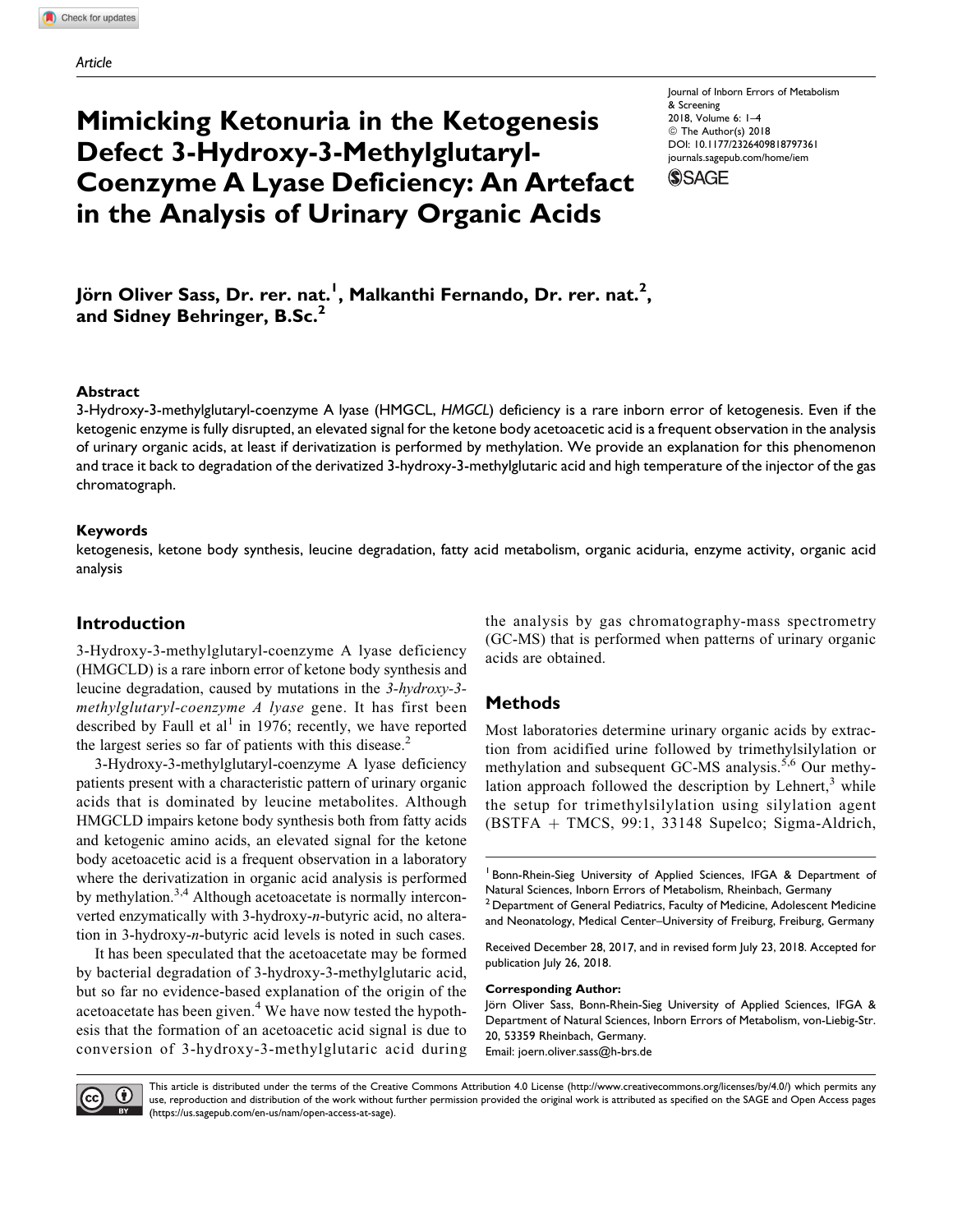Figure 1. Impact of the injector temperature in GC-MS organic acid analysis (methylation) of 1 mM 3-hydroxy-3-methylglutaric acid. Signal 1 (acetoacetate methylester) increases with the injector temperature. Signal 2: Isopropylmalonic acid dimethylester (internal standard). Signal 3: 3-hydroxy-3-methyl glutaric acid dimethylester.

Taufkirchen, Germany ) resembled that of Guneral and Bachmann,<sup>7</sup> although simple ethylacetate extraction was applied instead of solid-phase extraction. Internal standards were 0.04 mmol/L isopropylmalonic acid (for methylation) and 0.44 mmol/L tricarballylic acid (for trimethylsilylation), respectively.

For both types of derivatization, a 7890A gas chromatograph (Agilent) was used which was coupled to a 5975C mass-sensitive detector (Agilent, Waldbronn, Germany). Split injection was performed at a ratio of 1:5. New liners used were of the Ultra Inert Liner type (Agilent 5190-3168). For our experiments, different injector temperatures between 180°C and 270°C were applied.

For analysis after methylation, an FFAP column (25 m  $\times$  $0.25$  mm,  $0.2$  µm film; CP7717 Agilent) was used and a temperature program was started with 3 minutes constant temperature at  $50^{\circ}$ C, followed by rapid heating to  $70^{\circ}$ C. For separation, a gradient of 4°C/min has been used. The GC was then baked out at 260°C for 15 minutes.

For analysis after trimethylsilylation, a CP-Sil 5 CB column (25 m  $\times$  0.25 mm, 0.12 µm film; CP7710 Agilent) was used. The temperature program for separation started at initial  $70^{\circ}$ C and then heated with  $4^{\circ}$ C/min up to 200 $^{\circ}$ C, followed by a

gradient of  $8^{\circ}$ C/min up to 270 $^{\circ}$ C and then baking out at the same temperature.

In order to avoid memory effects due to incomplete vaporization at low temperatures, we always inserted a blank run with the commonly used injector temperature  $(270^{\circ}$ C) and injection of methanol or the silylation agent between 2 regular analyses.

In order to create stable, reproducible standard conditions and to avoid rapid contamination of the injector of the GC-MS system, aqueous solution of 1 mM 3-hydroxy-3-methylglutaric acid (Sigma H4392; Sigma-Aldrich, Taufkirchen, Germany) was studied instead of patient urine.

## **Results**

Analysis of the methylated sample with the commonly used injector temperature of 270°C yielded a major signal of 3-hydroxy-3-methylglutaric acid dimethylester that was accompanied by a signal of acetoacetate methyl ester as it is known from urine of patients with HMGCLD (Figure 1). However, when the injector temperature was decreased, the signal of the acetoacetate methyl ester became smaller and almost disappeared at 180°C. This finding was reproducible in all 3 experiments performed.

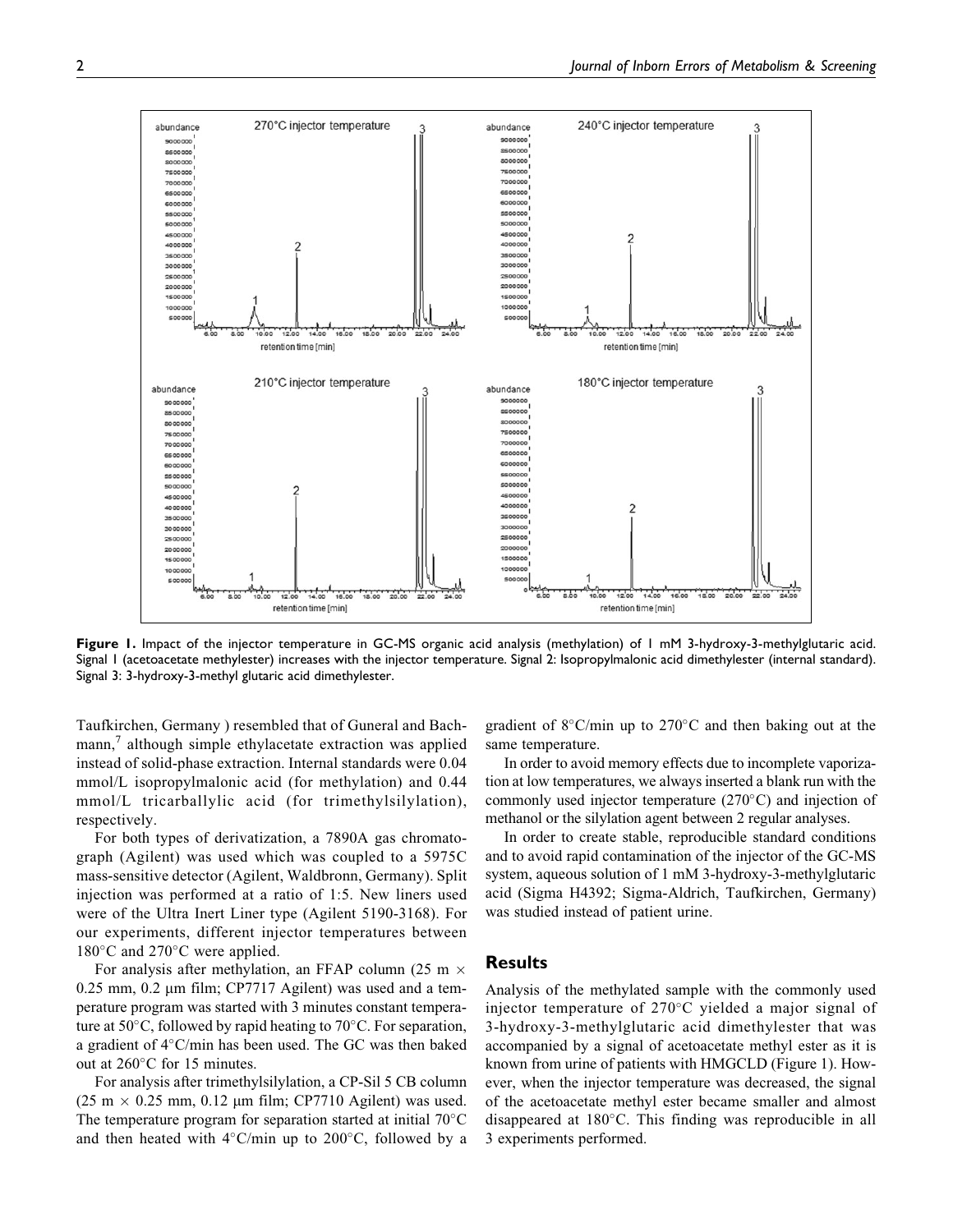

Figure 2. No effect of the injector temperature in GC-MS organic acid analysis (trimethylsilylation) of 1 mM 3-hydroxy-3-methylglutaric acid was noted. No signal was detected at the retention time of derivatized acetoacetate (signal A). Signal B: 3-methylglutaconic acid-bis(trimethylsilyl) ester. Signal C: 3-methyl-3-glutaric [(trimethylsilyl)oxy]-bis(trimethylsilyl) ester. Signal D: tricarballylic acid, tris(trimethylsilyl) ester (internal standard).

However, when a new Ultra Inert liner (Agilent 5190-3168) was inserted into the injector, initially, only a trace amounts of the acetoacetate methyl ester were detected. After just 10 regular injections with methylated urine samples, major formation of acetoacetate methyl ester was observed again. This suggests that the liner is soon activated and then catalyzes the degradation of dimethylated 3-hydroxy-3-methylglutaric acid at high temperatures.

In contrast, no derivatized acetoacetic acid was observed if trimethylsilylation was applied (Figure 2). However, a major signal of 3-methylglutaconic acid-bis(trimethylsilyl) ester was noted in addition to 3-hydroxy-3-methylglutaric acid ([trimethylsilyl]oxy)-bis(trimethylsilyl) ester and even exceeded the peak height and area of the latter. This is well-explained by dehydratation of 3-hydroxy-3-methylglutaric acid in analogy to that of 2-hydroxyglutaric acid.<sup>8</sup> In agreement with this and because the 3-hydroxy-group should have been protected from participation in the dehydration by trimethylsilylation, it is concluded that the dehydration occurs not in the injector, but already when the sample is derivatized. The extent of this conversion revealed no direct dependency on the injector temperature ( $270^{\circ}$ C vs  $180^{\circ}$ C) or the age of the liner.

## **Discussion**

Ketogenesis, the -mainly hepatic- formation of the ketone bodies acetoacetic acid and 3-hydroxy-n-butyric acid is the main path to the synthesis of ketone bodies<sup>4</sup>. Extrahepatic pseudoketogenesis based on reversal of ketone metabolism has especially been presented as an analytical problem for tracer studies.<sup>9,10</sup> Now, we present the formation of methylated acetoacetic acid as an artifact in the analysis of urinary organic acids. Its formation in the injector of the GC instrument can explain the unexpected signal of a ketone body in the organic acid patterns of patients with the ketogenesis defect HMGCLD. As a decrease of the injector temperature deteriorates the resolution of the chromatogram, one cannot simply reduce the injector temperature. However, now, after the mechanism that underlies the signal of methylated acetoacetic acid has been elucidated, it should not result in irritation any more when metabolite profiles are evaluated.

The production of 3-methylglutaconic acid during the sample preparation by trimethylsilylation might provoke questions regarding the biological origin of this metabolite in HMGCLD in general. However, the formation of this leucine metabolite has not only been observed by GC-MS (also after methylation), and is plausible in view of the pathway, but has also been observed by NMR spectroscopy where dehydratation of 3 hydroxy-3-methylglutaric acid can be excluded.<sup>11,12</sup> Thus, the production of some 3-methylglutaconic acid derivative during the sample preparation is not in contrast to its accumulation in vivo in HMGCLD.

#### Acknowledgments

Research of J. O. Sass in the ketone body field is supported by the program "FH Zeit für Forschung 2016" by the Ministry of Culture and Science of the German state of North Rhine-Westphalia (project 005- 1703-0016, "KETOplus").

#### Declaration of Conflicting Interests

The author(s) declared no potential conflicts of interest with respect to the research, authorship, and/or publication of this article.

#### Funding

The author(s) received no financial support for the research, authorship, and/or publication of this article.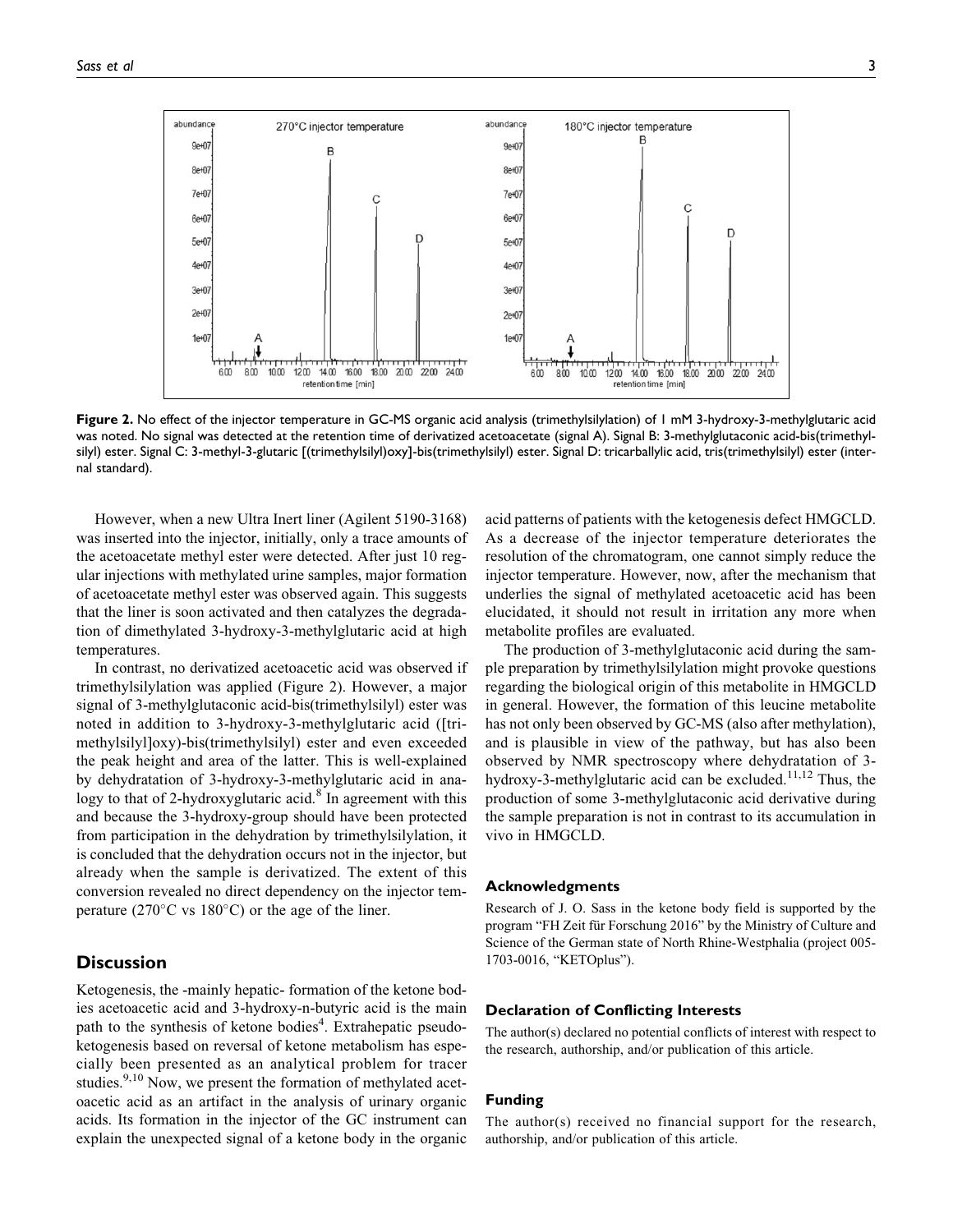## **References**

- 1. Faull K, Bolton P, Halpern B, et al. Patient with defect in leucine metabolism. N Engl J Med. 1976;294(18):1013.
- 2. Grünert SC, Schlatter SM, Schmitt RN, et al. 3-Hydroxy-3methylglutaryl-coenzyme A lyase deficiency: clinical presentation and outcome in a series of 37 patients. Mol Genet Metab. 2017;121(3):206-215.
- 3. Lehnert W. Long-term results of selective screening for inborn errors of metabolism. Eur J Pediatr. 1994;153(suppl 1):S9-S13.
- 4. Sass JO. Inborn errors of ketogenesis and ketone body utilization. J Inherit Metab Dis. 2012. 35(1):23-28.
- 5. Sass JO, Sewell AC. Gas chromatography-mass spectrometry for selective screening for inborn errors of metabolism. In: Niessen WMA, ed. Current Practice of Gas Chromatography-Mass Spectrometry. New York, NY: Marcel Dekker; 2001:341-354.
- 6. Sass JO. Organoacidurien (Organic Acidurias). J Lab Med. 2011: 35(2):77-80.
- 7. Guneral F, Bachmann C. Age-related reference values for urinary organic acids in a healthy Turkish pediatric population. Clin Chem. 1994;40(6):862-866.
- 8. Scott ND. Preparation of glutaconic acid. US Patent 2,218,032. October 15, 1940.
- 9. Des Rosiers C, Montgomery JA, Garneau M, et al. Pseudoketogenesis in hepatectomized dogs. Am J Physiol. 1990;258(3 pt 1): E519-E528.
- 10. Fink G, Desrochers S, Des Rosiers C, et al. Pseudoketogenesis in the perfused rat heart. J Biol Chem. 1988;263(34):18036-18042.
- 11. Iles RA, Jago JR, Williams SR, Chalmers RA. 3-Hydroxy-3 methylglutaryl-CoA lyase deficiency studied using 2 dimensional proton nuclear magnetic resonance spectroscopy. FEBS Lett. 1986;203(1):49-53.
- 12. Lehnert W, Hunkler D. Possibilities of selective screening for inborn errors of metabolism using high-resolution 1H-FT-NMR spectrometry. Eur J Pediatr. 1986;145:260-266.